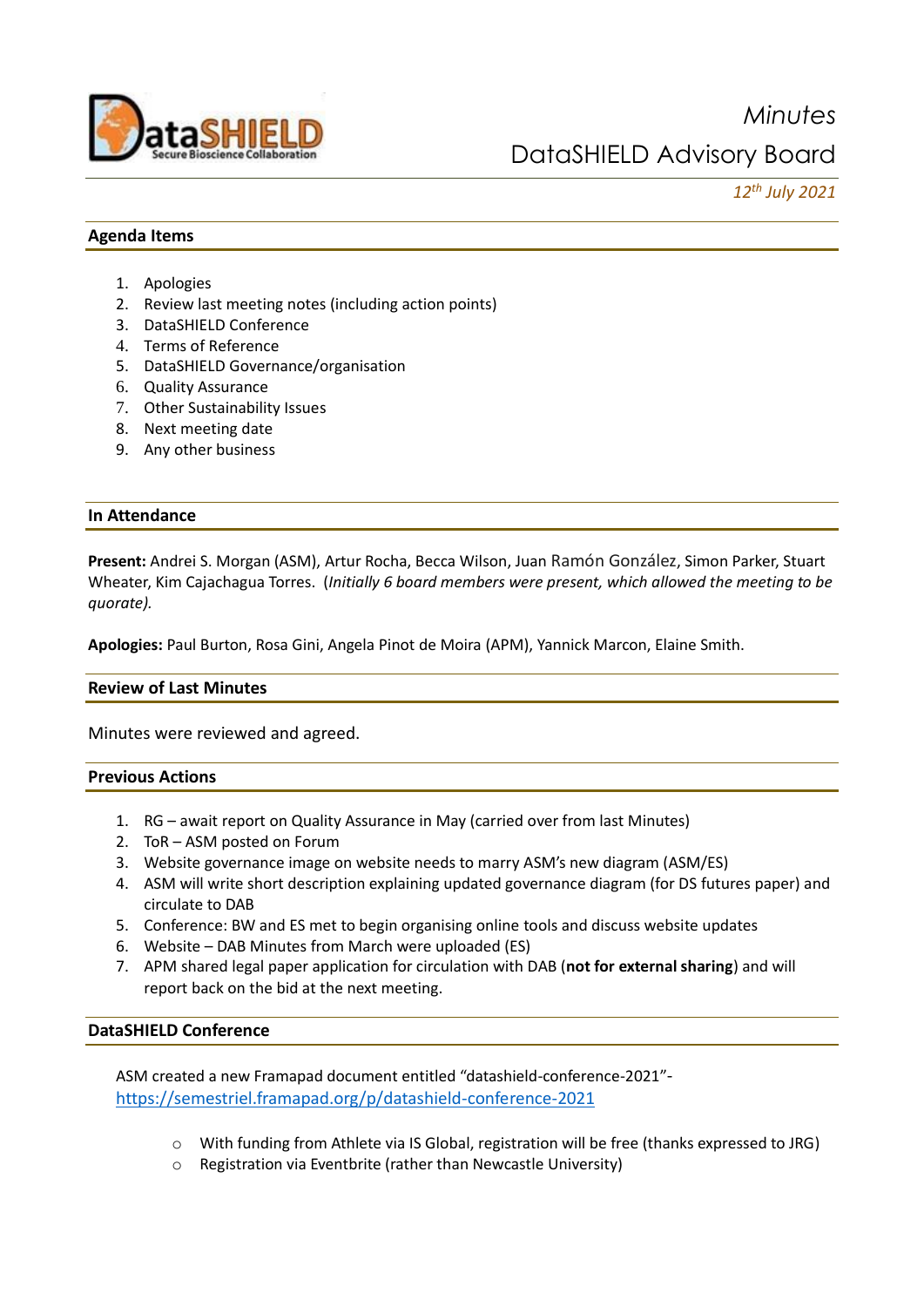- $\circ$  Livestreaming via Eventbrite and YouTube will be used for sessions, to allow for broad access (NHS have access issues with Zoom)
- o Need to purchase several months' subscription to Eventbrite ~\$20-30 month to cover:
	- Increase amount of recordings
	- Participant capacity to increase to 300
	- Additional online rooms
	- Simultaneous meetings
- o Recording consent required from speakers before the event
- o Need to consider sensitivity of sessions prior to recording
- o New abstract deadline: 30 September 2021
- o Invitees:
	- a specific invitation to Harald Binder (PI of MIRACUM) to give a 'highlight talk' on how DS is being used in Germany, their unique experience and the science being generated (which is quite a different perspective from many of the H2020 research projects)
	- Liverpool University group in LifeCycle using DS, but not in contact with the DS team?
	- Key note talks?
	- Any interesting projects/new groups using DS who haven't presented before? Good to learn what users want and need developing
	- We don't need to include any competitors e.g. Personal Health Train
- o Advertising to share amongst the DAB networks & consortia newsletters: BW will draft invitations and share with the DAB to distribute
- o Conference organising committee BW will arrange a meeting for October

## **Terms of Reference (ToR)**

### <https://datashield.discourse.group/t/datashield-advisory-board-terms-of-reference-tor/402>

ASM posted in the Forum in order to gather community feedback – only one comment was received by Tom Bishop, who questioned whether the DAB should be responsible for highlighting funding opportunities. This proposal was refuted because the DAB is a group of volunteers who do not have time to actively monitor for potential funding possibilities, but the Board would continue to act as a conduit for funding ideas. As no alterations were needed to the ToR document, it was agreed that this could be published on the website.

### **Governance/organisation**

There had been a DataSHIELD meeting planned last month to discuss updates on paper writing, where Andrei was hoping to share his diagram and discuss its structure further with the team. However, as this meeting did not take place, Andrei will now send a brief summary of the governance structure to DAB members.

Community organisation based on the suggested governance structure will be carried out in conjunction with plans from other members of the community, e.g. EUCAN-Connect who have proposed a system of "trios" to ensure good communication between users, developers and statisticians.

Having now finalised the ToR, the governance of the project will now be the next focus of attention for the DAB. The current section on the website will form a good basis from which to work: <https://www.datashield.org/about/governance-policy>

> $\circ$  ASM will create a new Framapad consisting of 2 pages with the old policy and a new blank page and begin to draft ideas – he will ask for feedback from the DAB in September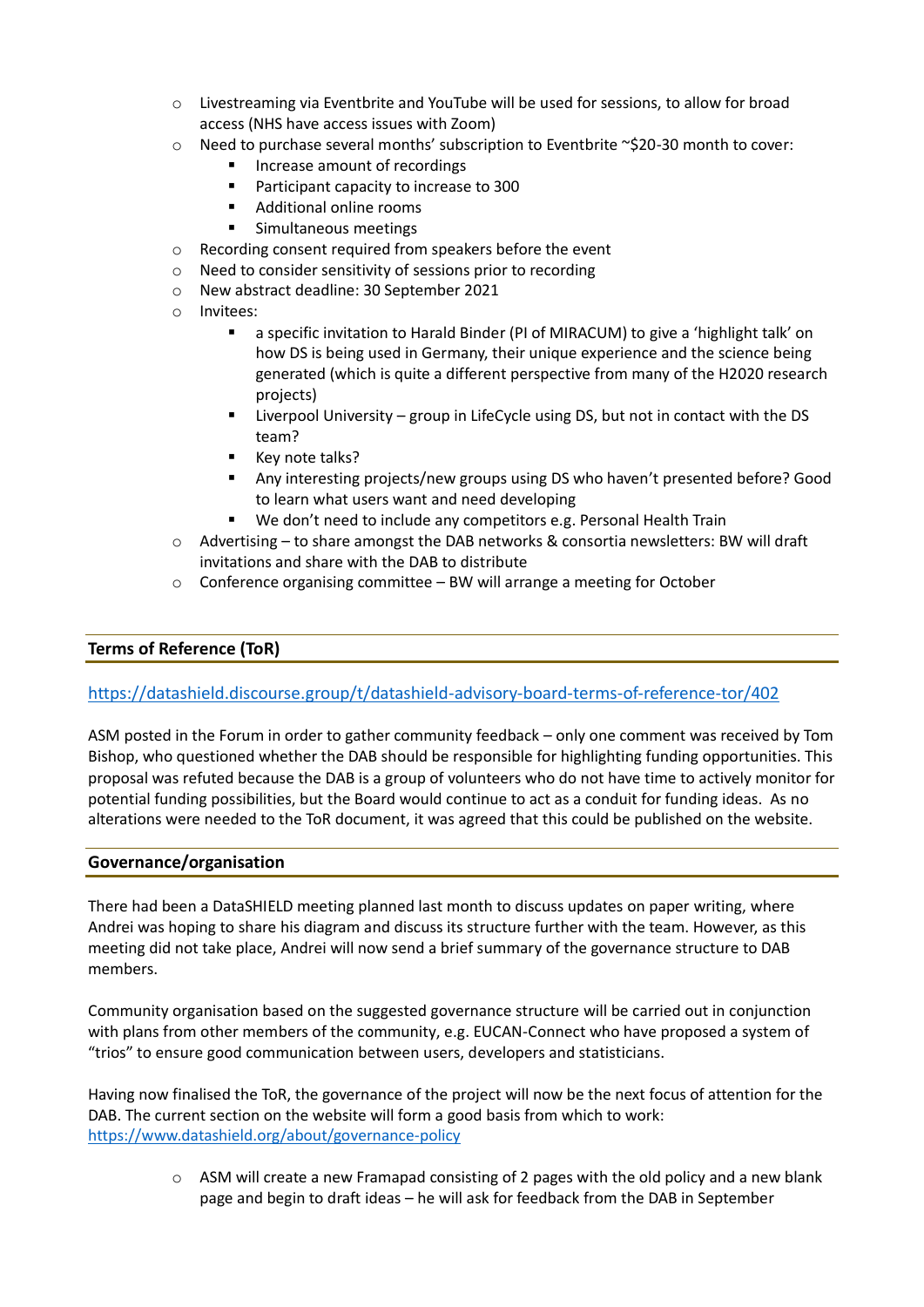### Reporting Disclosure Risks

Should these be reported through Issue Tracker on GitHub or should we create a public area on the Forum for this? Should these breaches be emailed to the DS team directly or open to the community?

How best to notify the community: Do people read emails or prefer posts on the Forum? Could there be pop up messages, when logging on i.e. "message of the day" with notification of bugs/ disclosure risks. Should this process be advised on the organogram?

This is the most important issue on the Governance Policy. This needs to be addressed before the DS Conference, where it will be presented to the community for approval.

To be discussed in more detail at the meeting in September.

### Community Advice

Code of conduct for different members of the community – developer agreement needed, but not enforceable, as community driven.

Testing of statistical disclosive problems – we need to be evaluating code audits (as an end goal).

Software approaches to solving problems of code review – we can outline in Governance Policy – then look at this separately. Functions should be quality assured.

SW has updated the website to include DS community packages:

<https://www.datashield.org/help/community-packages>

This was seen as an excellent start to documenting what's been developed. Additional information would be needed re. package testing etc.

RG's feedback would be good to hear, as her team have been involved in tackling similar questions.

### **Quality Assurance**

Ideas were proposed to help mitigate the continuing problem of GDPR:

- Collaborate across DAB to share funding for a GDPR analysis
- Write a paper, which would be peer-reviewed by experts in data ethics
	- o Give examples from several countries, giving their interpretations and address how DataSHIELD mitigates restrictions.
- Produce an internal report on issues that the DataSHIELD community are having and address issues on point-by-point basis
	- $\circ$  Problem with this why should this be trusted?

Following a meeting with Newcastle University's Data Security Officer, Wendy Craig, to discuss DS and GDPR, SW has begun to investigate the problems faced by groups further. There is no group of data owners in EUCAN-Connect, which means that identifying people to consult will be difficult. However, SW has initiated the process of asking for data steward support for GDPR.

SP advised that he would investigate GDPR with his legal contacts: how much it might cost and how much work would be involved.